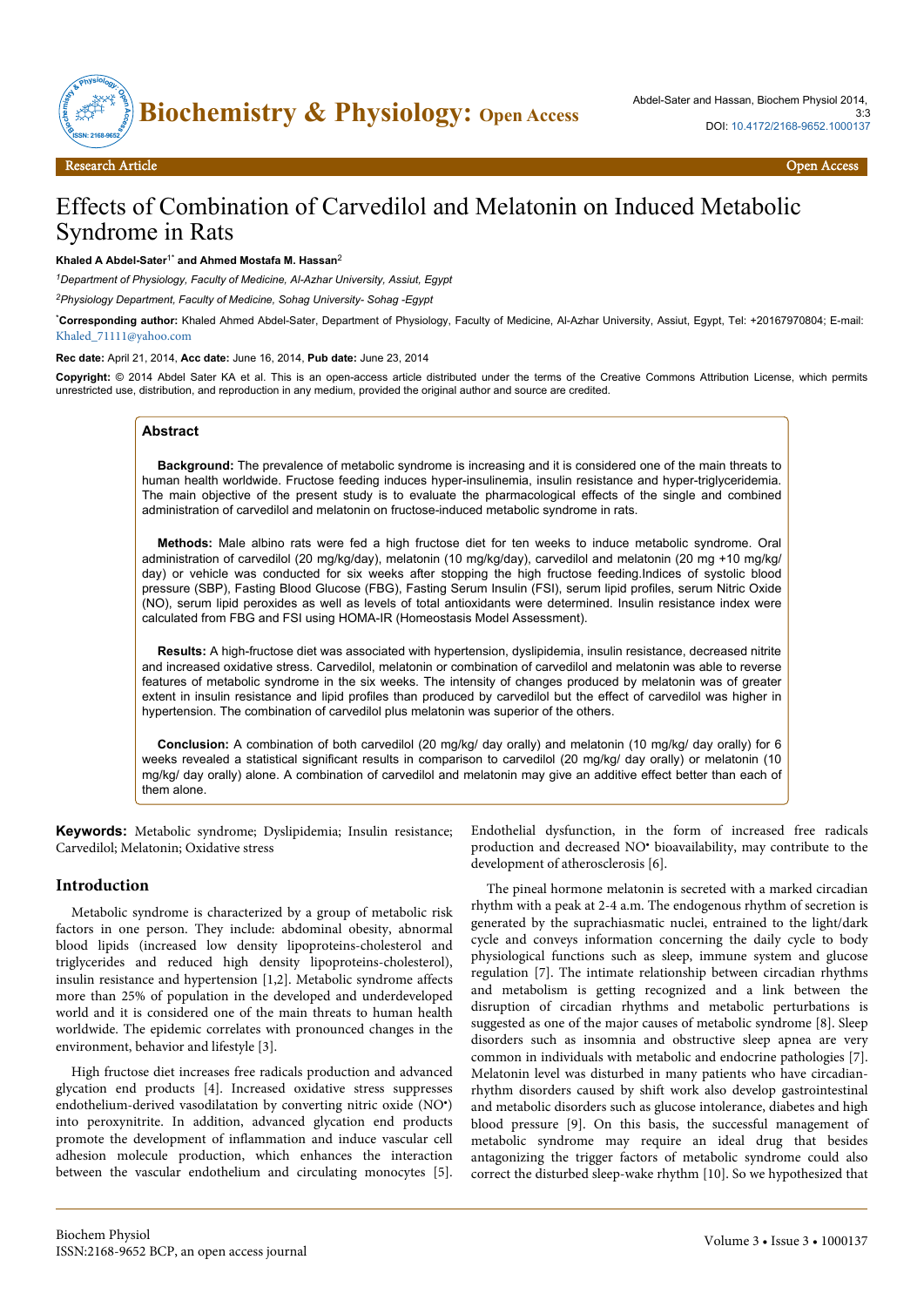if we can correct disturbed circadian rhythm associated with metabolic syndrome by melatonin this may has a potential to improve glucose metabolism, energy balance and subsequently metabolic syndrome.

Carvedilol is a third-generation, vasodilating non-cardio selective βblocker which lacks intrinsic sympathomimetic activity. In addition to its β-blocking effects, it has blocking effects at vascular α1-receptors, antioxidant, and calcium antagonist properties [11]. The lack of inverse agonist activity and intrinsic sympathomimetic activity reduces the side-effects and metabolic actions of traditional β-blocker therapy [12].

β- blockers are considered the first choice or at least a good alternative to other drugs in many cardiovascular diseases including heart failure as well as non-cardiovascular conditions including renal dysfunction [13].

Each of melatonin and carvedilol is a potent scavenger of toxic free radicals and both stimulate antioxidants formation [14]. Metabolic syndrome is one of oxidative stress diseases [5]. However, there is a long term debate regarding the usefulness of these agents in diabetes and metabolic syndrome. Some studies reported β-blockers induced hyperglycaemia contradicting the ideas of its vasodilating property inducing hypoglycaemia by improving insulin sensitivity [15]. In spite of their well-known and evidence-proven protective effects and better prognostic outcomes in different disease conditions, β-blockers are still underused in diabetic and metabolic syndrome patients who in need of cardiovascular therapy [16].

To our knowledge no study has addressed the efficacy of combination of melatonin and carvedilol in metabolic syndrome. Therefore the objective of the present study was to examine further the effect of carvedilol administration, with or without melatonin in fructose induced metabolic syndrome.

# **Materials and Methods**

# **Materials**

Carvedilol was obtained from Multipharma Pharmaceutical Company and melatonin was brought as a powder from Amoun Company, Cairo, Egypt. All drugs were suspended in 2% starch gel and given orally by gavage in the morning. Suspensions were freshly prepared daily prior to administration to rats. 2% starch gel was prepared by gently heating a 2% starch suspension with continuous mixing until a gel is formed. The drugs were suspended in the formed gel after cooling. Melatonin was protected against light exposure [17]. Insulin kits were obtained from Biosource, Europe S.A. Total cholesterol, triglyceride, HDL cholesterol and LDL cholesterol kits were brought from Bio Merieux, France. Total antioxidant kits were obtained from WAK-Chemie, Germany. All chemicals were purchased from Al-Gomhoria Pharmaceutical Co. (Assiut, Egypt). The dose determination of each drug is based on published studies.

# **Experimental animals**

The present study was conducted on thirty adult male albino rats of Sprague-Dawley strain from Assiut University animal house. Rats had been selected for age (2-3 months) and weight (150-200 grams). They were put at room temperature with the natural light dark cycle. All experiments were performed during the same time of day, between 9 a.m.and 12 p.m. to avoid variations due to diurnal rhythms [18]. In this study, all the procedures regarding the animal care, use and experimentation were complied with the Guide for the Care and Use of Laboratory Animals published by the US National Institutes of Health.

## **High Fructose Diet**

The high-fructose diet contained 60% fructose, whereas the control diet contained 46% starch as a carbohydrate. The caloric content of these diets were 3.6 kcal/g and 3.1 kcal/g, respectively [19].

#### **Studied groups**

After an acclimatization period of 15 days, rats were randomly divided into the following five groups each with six animals.

## **Control group**

The rats in this group were allowed free access to normal standard diet and water without any treatment.

#### **Untreated high fructose diet [UHFD] group**

Rats were fed a high fructose diet only for ten weeks and left without any treatment. UHFD, served as positive control group. After ten weeks, animals in both control and UHFD groups were received 0.5 ml of the plain starch gel vehicle once per day orally for six weeks.

To assess the therapeutic effect of either carvedilol and/or melatonin in fructose-induced metabolic syndrome, three groups of rats were used. Drugs were administered for six weeks after stopping the fructose diet feeing on week 11.

#### **High fructose diet rats treated with carvedilol group**

Rats were fed a high fructose diet for ten weeks then received carvedilol at dose of 20 mg/kg/ day orally for six weeks [20].

#### **High fructose diet rats treated with melatonin group**

Rats were fed a high fructose diet for ten weeks then received melatonin at dose of 10 mg/kg/ day orally for six weeks [17].

#### **High fructose diet rats treated with carvedilol plus melatonin Group**

Rats were fed a high fructose diet for ten weeks then received a combination of both carvedilol [20 mg/kg/ day orally] and melatonin [10 mg/kg/ day orally] for six weeks. The doses were chosen since they were proven effective in previous investigations [17,20].

#### **Experimental Design**

#### **Systolic Blood Pressure Measurement**

Before of the study, rats were trained daily for the measurement of Systolic Blood Pressure (SBP) by the tail-cuff method (PE 300, Narcobiosystems, USA). Each day, rats were placed (9 a.m.) in their maintenance cages for 2 hours. Afterward, SBP was measured in unrestrained animals. The mean of the three measurements of SBP was taken [21]. Blood pressure was recorded before [zero time] and at the end of the study (after 16th week).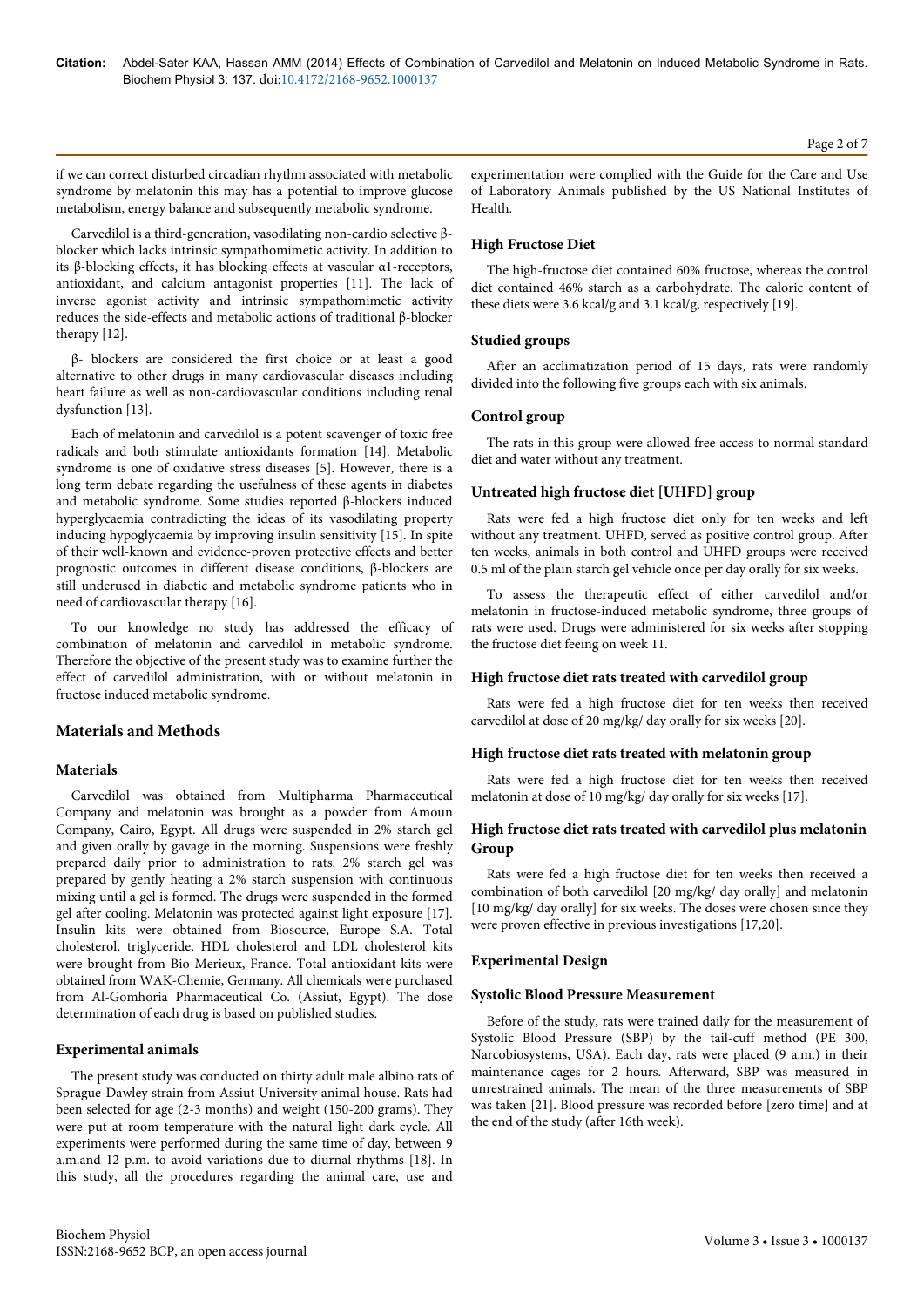#### **Blood Glucose Measurements**

Fasting blood glucose was determined with an automatic blood glucose meter [Super Glucocard, Japan] using blood samples from the tail vein.

#### **Collection of Blood Samples**

At the end of the study, neither food nor fructose was allowed for 12 hours overnight, and then rats were anaesthetized by ether and killed by decapitation. Blood samples were collected by cardiac puncture. Serum supernated was separated by centrifugation at 2000 cycles / min for 15 min at 37°C and kept in deep freeze at –70 °C until assayed [22,23].

#### **Estimation of Serum Insulin**

Fasting serum insulin using Enzyme Linked Immunosorbent Assay [ELISA] by enzyme test insulin kit.

#### **Estimation of Insulin Resistance**

Insulin resistance index were calculated from fasting blood glucose [FBG] and fasting serum insulin [FSI] using HOMA-IR [Homeostasis Model Assessment] using the following formula:

HOMA-IR index = [fasting glucose [mmol/l]  $\times$  fasting insulin [ $\mu$ U/ ml]]/22.5. To assess insulin sensitivity, the quantitative insulin sensitivity check index was used:  $[QUICKI] = 1/$  [log fasting insulin] [ $\mu$ U/ml] + log fasting glucose [mg/dl]]. QUICKI predicts insulin sensitivity, with lower values representing more insulin resistance [23]. Estimation of glucose [mg/dl] from mmol/l was done by this formula:  $mg/dl = mmol/l \times 18.0182$  [24].

#### **Lipid Profiles Measurements**

Serum total cholesterol, triglyceride, HDL cholesterol and LDL cholesterol was measured by enzymatic calorimetric method [25,26].

#### **Nitric Oxide Measurement**

It was measured chemically by the evaluation of total nitrate and nitrites [NOx] by using a method described by Van-Bezooijen et al. [27]. NOx means the products of NO.

## **Determination of Free Radicals and Total Antioxidants Parameters**

The total amount of lipid peroxides in the serum was assayed chemically by the thiobarbituric acid method described by Okhawa et al. [28]. This measures the malonaldehyde equivalent substances, which are breakdown products of lipid peroxides. Total antioxidant levels were measured enzymatically by spectrophotometer [29].

# **Statistical Analysis of Experimental Data**

Statistical analysis was done using the computer software program prism [Comshare's version of a decision support system = DSS] version 3.3. Data were expressed as means ± S.E. Statistical significance for data was determined using a one-way analysis of variance [ANOVA], followed by a post-hoc test to make multiple comparisons between the groups.

# **Results**

Table 1 showed the effect of fructose on the induced metabolic syndrome. Administration of carvedilol, melatonin or both induced a significant decrease in the SBP [P<0.05] in treated animals when compared with UHFD ones. There was no significant change of the SBP in the treated groups compared with the control group [P>0.05]. The intensity of changes produced by carvedilol was of greater extent than produced by melatonin.

Induction of metabolic syndrome by fructose diet-feeding for 10 weeks caused a significant increase of glucose, insulin and insulin resistance [HOMA2-IR and QUICKI] in the UHFD group when compared to control animals. However, administration of carvedilol, melatonin or carvedilol plus melatonin significantly attenuated these effects compared to UHFD group [P<0.05]. Normalization of HOMA2-IR and QUICKI values was observed only in the melatonin and carvedilol plus melatonin -treated group (Table 1).

Treatment of fructose induced metabolic syndrome animals with carvedilol, melatonin or carvedilol plus melatonin for six weeks resulted in a significant decrease of serum cholesterol, triglyceride, and LDL while, serum HDL was increased as compared with untreated high fructose diet group [P<0.05]. The intensity of changes produced by melatonin was of greater extent than produced by carvedilol and the combination is more effective than each one alone (Table 2).

Table 3 demonstrated that the induction of metabolic syndrome in rats was associated with enhanced oxidative stress as evidenced by a significant increase in the levels of lipid peroxide [P<0.05]. This was associated with a significant decrease in total antioxidant and NOx levels when compared to control animals [P<0.05].

Treatment with carvedilol, melatonin or both improved the metabolic syndrome-induced changes. This was evidenced by a significant decrease in lipid peroxide [P<0.05] in association with a significant increase in total antioxidant and NOx levels in treated rats [P<0.05]. The intensity of changes produced by melatonin was of greater extent than produced by carvedilol and the combination is more effective than each one alone.

# **Discussion**

Several important observations were detected in our present study. A high fructose [50%–60%] solid diet in male rats induces metabolic alterations similar to those found in metabolic syndrome, including insulin resistance and hypertension [30,31].

In the present study our results revealed a significant reduction in systolic blood pressure was observed in carvedilol treated group in comparison to UHFD group. These results are in agreement with Tedesco et al. [32]; Mancia et al. [33]; Polónia et al. [34]; Xiaozhen et al. [35]; Erdoğan et al. [36]. Reduction in arterial blood pressure by carvedilol may be attributed to it blocks norepinephrine binding to α1 adrenergic receptors in addition to both β1-adrenergic and β2 adrenergic receptors [37]. This results in a reduction in arterial blood pressure by maintaining cardiac output and decreasing total βadrenergic vasoconstrictor tone [38]. The presence of β2-adrenoceptor antagonism may also be of importance because of a potential role in the presynaptic modulation of catecholamine release [37]. Finally, carvedilol stimulates NO• formation and displays antioxidant actions [14].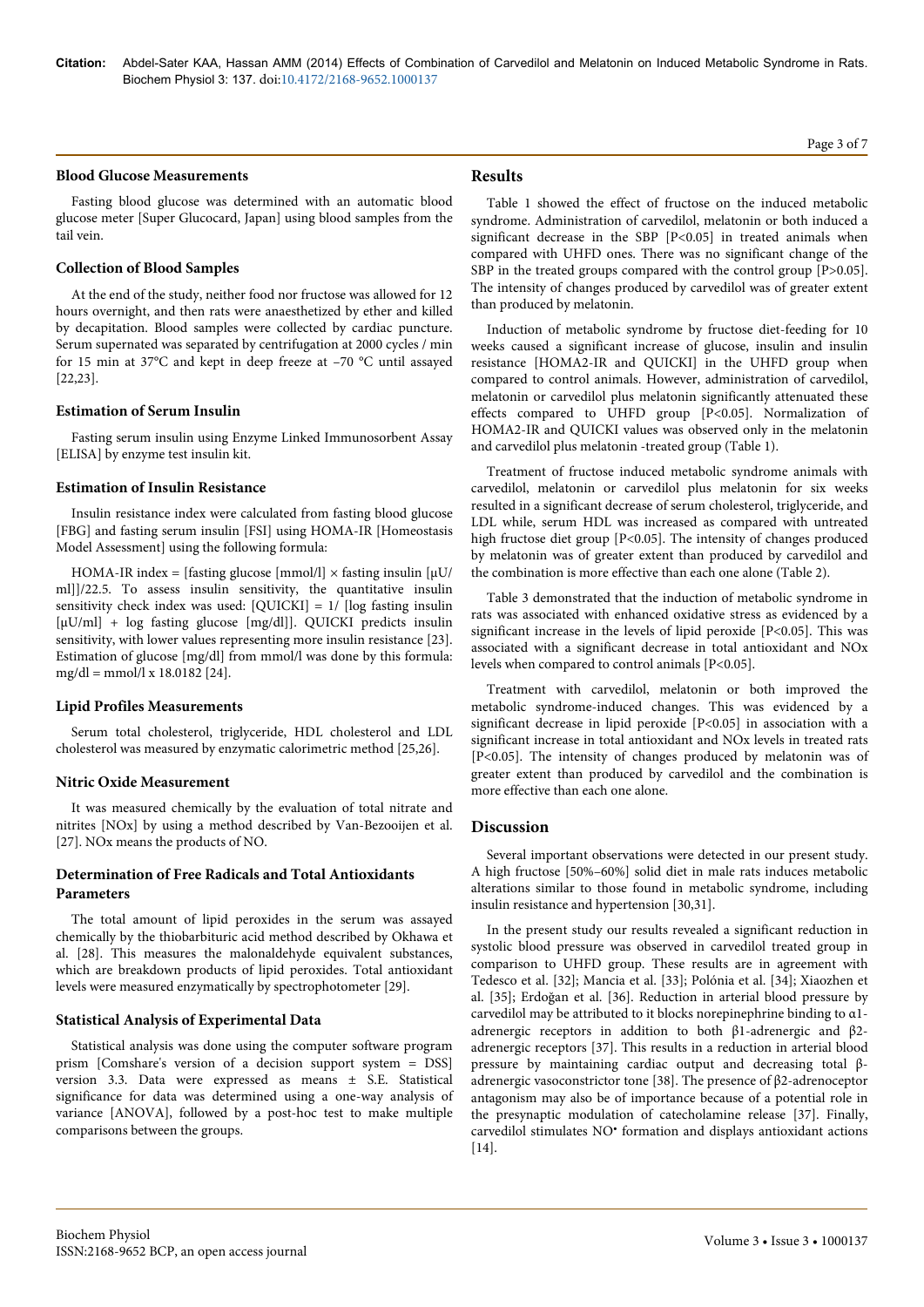Page 4 of 7

| Groups                    | blood l<br><b>Systolic</b><br>pressure (mm Hg) | Blood<br>glucose<br>(mmol/l) | insulin  <br>Serum<br>(uU/l) | <b>HOMA-IR</b>       | Blood glucose (mg)<br>%)      | QUICKI                           |
|---------------------------|------------------------------------------------|------------------------------|------------------------------|----------------------|-------------------------------|----------------------------------|
| Control                   | $95.63 \pm 3.196$ <sup>*</sup>                 | $4.9 \pm 0.47$ <sup>*</sup>  | $48.5 \pm 4.69$ <sup>*</sup> | $10.6 \pm 0.10$      | $88.3 \pm 8.5$                | $0.341 \pm 0.0624$               |
| <b>UHFD</b>               | $132.5 \pm 9.258$ <sup>#§</sup>                | $8.8 \pm 0.4$ #\$            | $89.1 \pm 5.19^{#}$          | $34.8 \pm 0.12^{\#}$ | $159.3 \pm 7.8$ <sup>#§</sup> | $0.242 \pm 0.0622^{#S}$          |
| CARVIDILOL                | $103.8 \pm 9.258$ sm $\frac{1258}{3}$          | $6.7 \pm 0.62^{\text{up}}$   | $63.5 \pm 4.6$ $^{**}\$      | $18.9 \pm 0.13^{**}$ | $121.2 \pm 10.8$ #*\$         | $0.313 \pm 0.0589$ <sup>*§</sup> |
| <b>MELATONIN</b>          | $111.3 \pm 4.75$ #§                            | $5.6 \pm 0.81$ <sup>*</sup>  | $53.2 \pm 4.9$               | $13.2 \pm 0.06^*$    | $102.05 \pm 6.4$ *            | $0.344 \pm 0.0668$ <sup>*</sup>  |
| CARVIDILOL plus MELATONIN | $88.75 \pm 4.407$                              | $5.4 \pm 0.82^*$             | $49.7 \pm 4.1$ <sup>*</sup>  | $11.9 \pm 0.02^*$    | $97.7 \pm 4.8$ <sup>*</sup>   | $0.357 \pm 0.056^*$              |

Table 1: Effects of administration of carvedilol, melatonin or carvedilol plus melatonin on parameters of metabolic syndrome in rats. Data represent mean ± S.E. of 6 observations. \*significant from UHFD group [P< 0.05].\*significant from control group [P< 0.05].§Significant from carvedilol plus melatonin group [P< 0.05].

| <b>Groups</b>                            | Serum cholesterol (mg/<br>dl) | triglyceride  <br>Serum<br>(mg/dl) | Serum LDL cholesterol(mg/dl) | Serum HDL cholesterol(mg/dl) |
|------------------------------------------|-------------------------------|------------------------------------|------------------------------|------------------------------|
| Control                                  | $100 \pm 1.27$                | $59 \pm 3.8$                       | $95 \pm 3.2^*$               | $62 \pm 2.1$                 |
| <b>UHFD</b>                              | $187 \pm 3.2^{# }$            | $150 \pm 1.9$ <sup>#§</sup>        | $140 \pm 4.1$ <sup>#§</sup>  | $45 \pm 1.8$ <sup>#§</sup>   |
| CARVIDILOL                               | $119 \pm 3.5$ <sup>*#§</sup>  | $90 \pm 2.2$ <sup>*#§</sup>        | $115 \pm 1.9$ <sup>*#§</sup> | $50 \pm 1.9$ <sup>*#§</sup>  |
| <b>MELATONIN</b>                         | $102.8 \pm 3.3$ <sup>*</sup>  | $85 \pm 3.9^{*}$ #                 | $111 \pm 2.4^{*}$            | $59.8 \pm 1.5$ <sup>*</sup>  |
| CARVIDILOL<br>plus  <br><b>MELATONIN</b> | $95.8 \pm 2.8$ <sup>*</sup>   | $64.8 \pm 2.5$                     | $99 \pm 3.2$                 | $60.3 \pm 1.4$ <sup>*</sup>  |

Table 2: Effects of administration of carvedilol, melatonin or carvedilol plus melatonin on lipid profiles of metabolic syndrome in rats. Data represent mean ± S.E. of 6 observations. \*significant from UHFD group. #significant from control group. <sup>\$</sup>significant from carvedilol plus melatonin group [P< 0.05].

| Groups                    | NOxumol/I                   | Lipid peroxide nmol/l       | Total antioxidants mmol/l   |
|---------------------------|-----------------------------|-----------------------------|-----------------------------|
| Control                   | $2.03 \pm 0.3^*$            | $3.4 \pm 0.54$ <sup>*</sup> | $4.9 \pm 0.85$ <sup>*</sup> |
| <b>UHFD</b>               | $0.77 \pm 0.09^{*8}$        | $8.09 \pm 0.63$ #\$         | $2.4 \pm 0.31$ #\$          |
| CARVIDILOL                | $3.94 \pm 0.43^{*}$         | 5.94 ± 0.63 <sup>*§</sup>   | $4.8 \pm 0.46^{8}$          |
| <b>MELATONIN</b>          | $2.94 \pm 0.41^{\text{*}}\$ | $4.2 \pm 0.63$              | $5.9 \pm 0.47^{8}$          |
| CARVIDILOL plus MELATONIN | $4.79 \pm 0.79^{* \#}$      | $3.9 \pm 0.39$ <sup>*</sup> | $8.8 \pm 0.43^{#*}$         |

Table 3: Effects of administration of carvedilol, melatonin or carvedilol plus melatonin on parameters of free radicals and antioxidants in rats. Data represent mean ± S.E. of 6 observations.\* significant from UHFD group. #significant from control group. § significant from carvedilol plus melatonin group [P< 0.05].

In the present study also our results revealed a statistically significant decreases in blood pressure in melatonin treated group in comparison to UHFD group. These data are in accordance with Hussain et al. [39]; Leibowitz et al. [40]; Kozirog et al. [41]; Huang et al. [42]. The hypotensive effect of melatonin might be mediated via melatonin receptors [M1 and M2]. The involvement of melatonin receptors in regulation of blood pressure was supported by the finding that the hypotensive effect of microinjection of melatonin into specific brain structures was almost completely prevented by luzindole, an antagonist of the melatonin receptors [43].

It is well recognized that conventional β-blockers exert negative effects on glucose control and insulin sensitivity, while also increasing the risk of new-onset diabetes in hypertensive patients [38]. Our data

in the present study revealed a significant decrease in blood glucose level, serum insulin and a significant improvement in insulin sensitivity in carvedilol treated group in comparison to UHFD group. These data are in accordance with Wilson et al. [44]; Stefania et al. [45]; Kveiborg et al. [46]; Fonseca, [47]. In contrast to our results Bakriset al. [48] found that carvedilol did not affect glycemic control but improves some components of the metabolic syndrome relative to metoprolol in patients with DM and hypertension. This may be explained by the effects of the 2 β-blockers on clinical outcomes need to be compared in long-term clinical trials. Carvedilol prevents norepinephrine binding to α1-adrenegric receptors, which decreases peripheral vascular resistance and increases peripheral blood flow and glucose uptake [49].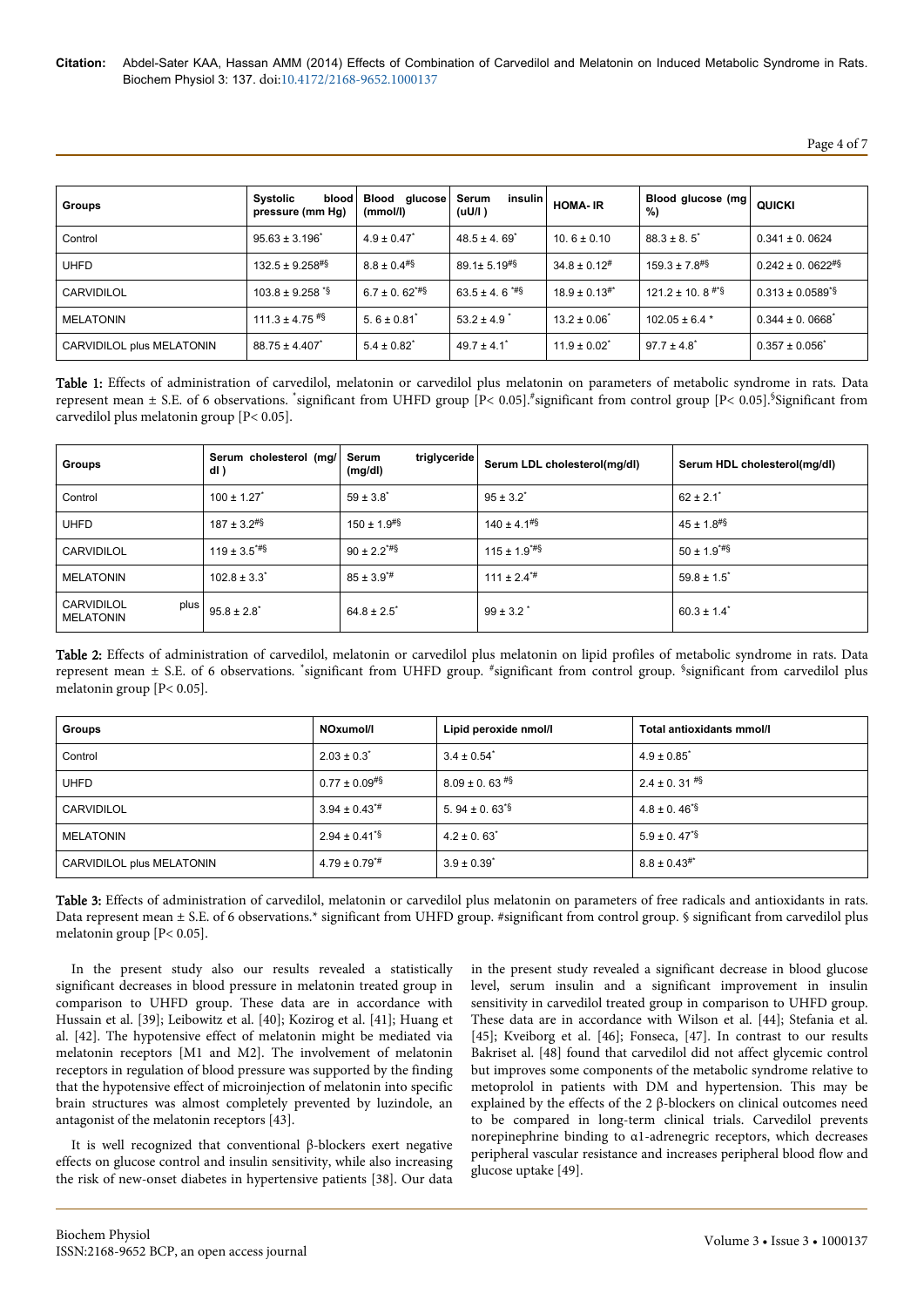Also our data revealed a statistically significant reduction in the blood glucose level, serum insulin and a significant improvement in insulin sensitivity in melatonin treated group in comparison to UHFD group. These data were previously proved by Sartori et al. [50]; Sheih et al. [51]; Peschke et al. [52]; Srivastava and Krishna [53]; Kitagawa et al. [54].

In the present study a statistically significant improvement was observed in lipid profiles, NO• and total antioxidant and statistically significant decrease of free radicals levels of carvedilol treated group in comparison to UHFD group. These data coincide with Fonarow et al. [55]; Fonseca [47]; Deedwania [56]; Gastone and Colin [57]. Carvedilol reduces peripheral vascular resistance, have little or no effect on cardiac output, and improve endothelial function through anti-oxidative and free radical scavenger properties [56].

Carvedilol also promote endothelial-dependent vasodilatation via enhanced NO<sup>•</sup> synthesis [58]. It possesses antioxidant properties, including the ability to scavenge free oxygen radicals, suppress free radical generation, and prevent ferric ion-induced oxidation [59]. The antioxidant activity of carvedilol may also be related to stimulation of endothelial NO• production or a reduction in NO• inactivation [38].

In the present study our results revealed a statistically significant improvement in the lipid profiles of melatonin treated group in comparison to UHFD. These data coincide with previous findings of Nduhirabandif et al. [60]; Rios-Lugo et al. [61]; Hussain et al. [39]; Kozirog et al. [41]; Nishida et al. [62]; Agil et al. [63]; Huang et al. [42]; Kitagawa et al. [54]; She et al. [64].

In the present study our results revealed a statistically significant improvement in the total antioxidants and a statistically significant decrease in the free radicals level of melatonin treated group in comparison to UHFD. These findings go with previous findings of Achike et al. [65]; Kitagawa et al. [54]; Srinivasan et al. [43]; She et al. [64].

Melatonin has significant anti-oxidant activities and also plays a role in circadian rhythm regulation. In addition to this, melatonin is important to regulate various metabolic activities in the body [66].

Melatonin exerts a beneficial effect in various experimental models of obesity, hyperglycemia, hypo-insulinemia and hypertension by its action on glucose homeostasis [53], by reducing body weight, visceral fat, hyper-insulinemia, plasma levels of lepton, TG, VLDL, and Creactive protein, endothelial dysfunction, insulin resistance and fasting blood glucose, and by increasing plasma levels of HDL cholesterol and adiponectin, as well as hepatic and muscular glycogen contents [43]. Besides all these metabolic actions, which are exerted through melatonin receptors, melatonin being an efficient anti-oxidant, antihyper-lipidemic action, anti-inflammatory action, modulatory action on insulin's synthesis and release is helpful in reducing the oxidative stress involved in the pathophysiology ofmetabolic syndrome [43,54,65,67,68].

Melatonin scavenges hydroxyl, carbonate, and various organic radicals as well as a number of reactive nitrogen species [68]. Melatonin also enhances the antioxidant potential of the cell by stimulating the synthesis of antioxidant enzymes including superoxide dismutase, glutathione peroxidase, and glutathione reductase, and by augmenting glutathione levels [68,69]. Melatonin preserves mitochondrial homeostasis, reduces free radical generation and protects mitochondrial ATP synthesis by stimulating complexes I and IV activities [68].

A significant improvement in hypertension, insulin resistance, lipid peroxide, total antioxidants, lipid profiles and NOx was observed in carvdolol plus melatonin treated group in comparison to carvidolol treated group and melatonin treated group alone.

# **Conclusion**

Having the same properties antioxidants, free radicals scavengers and increased of NO• , a combination of carvedilol and melatonin may give an additive effect on fructose induced metabolic syndrome.

# **Declaration of Interest**

The authors report no conflicts of interest. The authors alone are responsible for the content and writing of the paper.

# **References**

- 1. [Bao Y, Shang X, Zhou L, Hu R, Li Y, et al. \(2011\) Relationship between](http://www.ncbi.nlm.nih.gov/pubmed/22291764) [N-terminal pro-B-type natriuretic peptide levels and metabolic](http://www.ncbi.nlm.nih.gov/pubmed/22291764) [syndrome. Arch Med Sci 7: 247-256.](http://www.ncbi.nlm.nih.gov/pubmed/22291764)
- 2. [Reaven GM \(1988\) Banting lecture 1988. Role of insulin resistance in](http://www.ncbi.nlm.nih.gov/pubmed/3056758) [human disease. Diabetes 37: 1595-1607.](http://www.ncbi.nlm.nih.gov/pubmed/3056758)
- 3. [Ford ES, Li C, Cook S, Choi HK \(2007\) Serum concentrations of uric acid](http://www.ncbi.nlm.nih.gov/pubmed/17470699) [and the metabolic syndrome among US children and adolescents.](http://www.ncbi.nlm.nih.gov/pubmed/17470699) [Circulation 115: 2526-2532.](http://www.ncbi.nlm.nih.gov/pubmed/17470699)
- 4. [Nishikawa T, Edelstein D, Du XL, Yamagishi S, Matsumura T, et al.](http://www.ncbi.nlm.nih.gov/pubmed/10783895) [\(2000\) Normalizing mitochondrial superoxide production blocks three](http://www.ncbi.nlm.nih.gov/pubmed/10783895) [pathways of hyperglycaemic damage. Nature 404: 787-790.](http://www.ncbi.nlm.nih.gov/pubmed/10783895)
- 5. [Schmidt AM, Yan SD, Wautier JL, Stern D \(1999\) Activation of receptor](http://www.ncbi.nlm.nih.gov/pubmed/10082470) [for advanced glycation end products: a mechanism for chronic vascular](http://www.ncbi.nlm.nih.gov/pubmed/10082470) [dysfunction in diabetic vasculopathy and atherosclerosis. Circ Res 84:](http://www.ncbi.nlm.nih.gov/pubmed/10082470) [489-497.](http://www.ncbi.nlm.nih.gov/pubmed/10082470)
- 6. [Kawano H, Motoyama T, Hirashima O, Hirai N, Miyao Y, et al. \(1999\)](http://www.ncbi.nlm.nih.gov/pubmed/10400004) [Hyperglycemia rapidly suppresses flow-mediated endothelium](http://www.ncbi.nlm.nih.gov/pubmed/10400004)[dependent vasodilation of brachial artery. J Am CollCardiol 34: 146-154.](http://www.ncbi.nlm.nih.gov/pubmed/10400004)
- 7. [Brzezinski A \(1997\) Melatonin in humans. N Engl J Med 336: 186-195.](http://www.ncbi.nlm.nih.gov/pubmed/8988899)
- 8. [Green CB, Takahashi JS, Bass J \(2008\) The meter of metabolism. Cell 134:](http://www.ncbi.nlm.nih.gov/pubmed/18775307) [728-742.](http://www.ncbi.nlm.nih.gov/pubmed/18775307)
- 9. [Erşahin M, Sehirli O, Toklu HZ, Süleymanoglu S, Emekli-Alturfan E, et](http://www.ncbi.nlm.nih.gov/pubmed/19549002) [al. \(2009\) Melatonin improves cardiovascular function and ameliorates](http://www.ncbi.nlm.nih.gov/pubmed/19549002) [renal, cardiac and cerebral damage in rats with renovascular](http://www.ncbi.nlm.nih.gov/pubmed/19549002) [hypertension. J Pineal Res 47:97–106.](http://www.ncbi.nlm.nih.gov/pubmed/19549002)
- 10. [Reiter RJ, Tan DX, Korkmaz A \(2009\) The circadian melatonin rhythm](http://www.ncbi.nlm.nih.gov/pubmed/19633446) [and its modulation: possible impact on hypertension. J HypertensSuppl](http://www.ncbi.nlm.nih.gov/pubmed/19633446) [27: S17-20.](http://www.ncbi.nlm.nih.gov/pubmed/19633446)
- 11. [McTavish D, Campoli-Richards D, Sorkin EM \(1993\) Carvedilol. A](http://www.ncbi.nlm.nih.gov/pubmed/7681374) [review of its pharmacodynamic and pharmacokinetic properties, and](http://www.ncbi.nlm.nih.gov/pubmed/7681374) [therapeutic efficacy. Drugs 45: 232-258.](http://www.ncbi.nlm.nih.gov/pubmed/7681374)
- 12. [Yoshikawa T1, Port JD, Asano K, Chidiak P, Bouvier M, et al. \(1996\)](http://www.ncbi.nlm.nih.gov/pubmed/8733065) [Cardiac adrenergic receptor effects of carvedilol. Eur Heart J 17 Suppl B:](http://www.ncbi.nlm.nih.gov/pubmed/8733065) [8-16.](http://www.ncbi.nlm.nih.gov/pubmed/8733065)
- 13. [López-Sendón J, Swedberg K, McMurray J, Tamargo J, Maggioni AP, et](http://www.ncbi.nlm.nih.gov/pubmed/15288162) [al. \(2004\) Expert consensus document on beta-adrenergic receptor](http://www.ncbi.nlm.nih.gov/pubmed/15288162) [blockers. Eur Heart J 25: 1341-1362.](http://www.ncbi.nlm.nih.gov/pubmed/15288162)
- 14. [Budni P, Pedrosa RC, Dalmarco EM, Dalmarco JB, Frode TS, et al. \(2013\)](http://www.ncbi.nlm.nih.gov/pubmed/24008655) [Carvedilol enhances the antioxidant effect of vitamins E and C in chronic](http://www.ncbi.nlm.nih.gov/pubmed/24008655) [Chagas heart disease. Arq Bras Cardiol 101: 304-310.](http://www.ncbi.nlm.nih.gov/pubmed/24008655)
- 15. [Lleva RR, Inzucchi SE \(2012\) Glucose, blood pressure, and cardiovascular](http://www.ncbi.nlm.nih.gov/pubmed/22438461) [risk. CircCardiovascQual Outcomes 5: 145-147.](http://www.ncbi.nlm.nih.gov/pubmed/22438461)
- 16. [Yoshida M, Khokhar A, Kido Y, Osman F, Siddik Z \(1994\) Correlation of](http://www.sciencedirect.com/science/article/pii/0006295294900582) [total and interstrand DNA adducts in tumor and kidney with antitumor](http://www.sciencedirect.com/science/article/pii/0006295294900582)<br>efficacies and differential nephrotoxicities of cisammine/ differential nephrotoxicities of cisammine/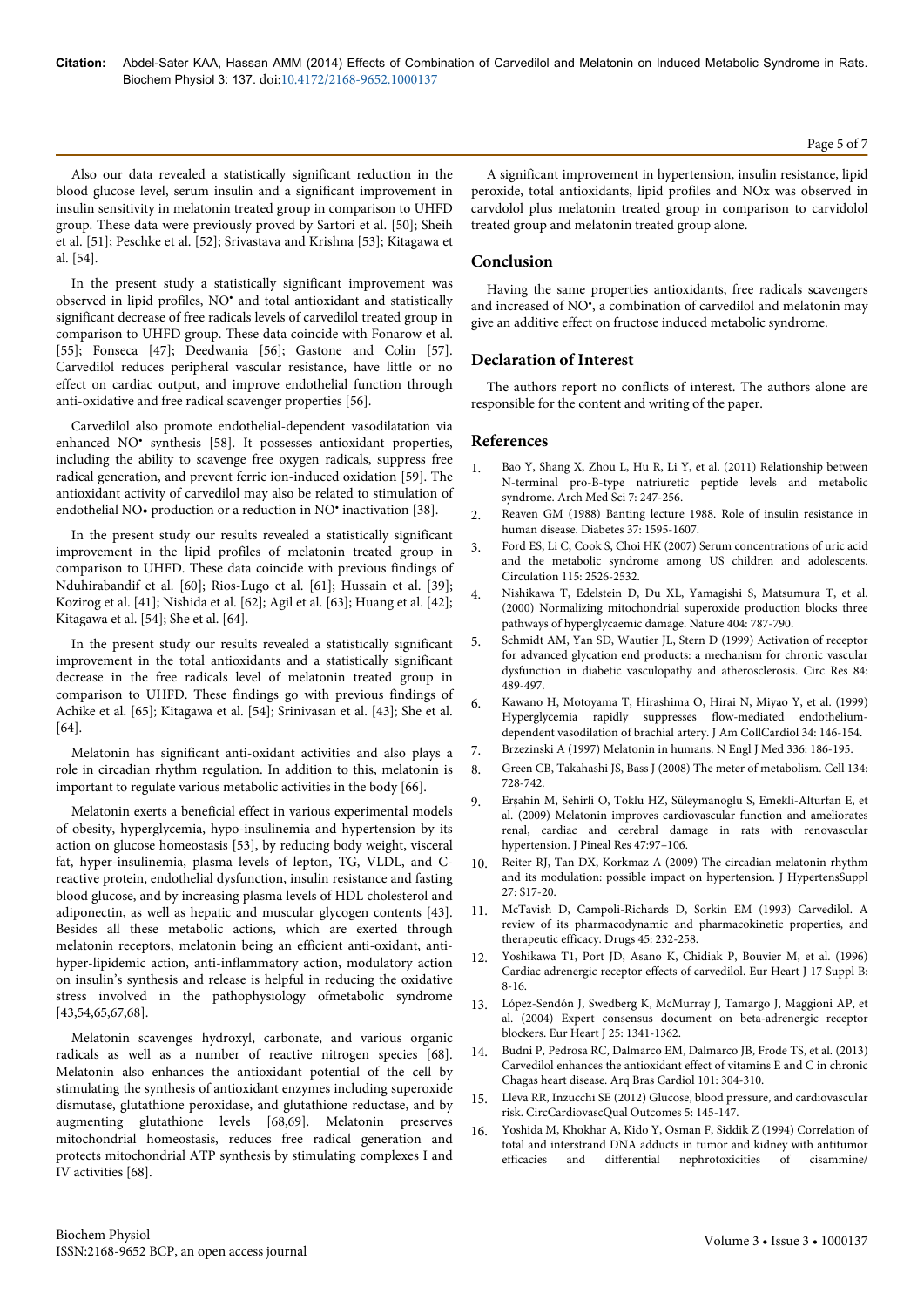[cyclohexylamine-dichloroplatinum \[II\] and cisplatin. BiochemPharmacol](http://www.sciencedirect.com/science/article/pii/0006295294900582) [17: 793-799.](http://www.sciencedirect.com/science/article/pii/0006295294900582)

- 17. [Paulis L, Pechanova O, Zicha J, Barta A, Gardlik R, et al. \(2010\)](http://www.ncbi.nlm.nih.gov/pubmed/20041987) [Melatonin interactions with blood pressure and vascular function during](http://www.ncbi.nlm.nih.gov/pubmed/20041987) [L-NAME-induced hypertension. J Pineal Res 48: 102-108.](http://www.ncbi.nlm.nih.gov/pubmed/20041987)
- 18. [Shimizu N, Yamaguchi M, Uesu K, Goseki T, Abiko Y \(2000\) Stimulation](http://www.ncbi.nlm.nih.gov/pubmed/11034222) [of prostaglandin E2 and interleukin-1beta production from old rat](http://www.ncbi.nlm.nih.gov/pubmed/11034222) [periodontal ligament cells subjected to mechanical stress. J Gerontol A](http://www.ncbi.nlm.nih.gov/pubmed/11034222) [BiolSci Med Sci 55: B489-495.](http://www.ncbi.nlm.nih.gov/pubmed/11034222)
- 19. [Sánchez-Lozada LG, Le M, Segal M, Johnson RJ \(2008\) How safe is](http://www.ncbi.nlm.nih.gov/pubmed/18996851) [fructose for persons with or without diabetes? Am J ClinNutr 88:](http://www.ncbi.nlm.nih.gov/pubmed/18996851) [1189-1190.](http://www.ncbi.nlm.nih.gov/pubmed/18996851)
- 20. [Khalifa M, Mangoura S, El-Moselhy M, El-Daly M \(2009\) The](http://faculty.ksu.edu.sa/hisham/Documents/SPJ/170103.pdf) [effectiveness of beta adrenoceptor antagonists on progression of insulin](http://faculty.ksu.edu.sa/hisham/Documents/SPJ/170103.pdf) [resistance and type 2 diabetes in high fat diet-fed rats. Saudi](http://faculty.ksu.edu.sa/hisham/Documents/SPJ/170103.pdf) [Pharmaceutical Journal 17: 19-28.](http://faculty.ksu.edu.sa/hisham/Documents/SPJ/170103.pdf)
- 21. [Karimi G, Khoshbaten A, Abdollahi M, Sharifzadeh M, Namiranian K, et](http://www.ncbi.nlm.nih.gov/pubmed/12208118) [al. \(2002\) Effects of subacute lead acetate administration on nitric oxide](http://www.ncbi.nlm.nih.gov/pubmed/12208118) [and cyclooxygenase pathways in rat isolated aortic ring. Pharmacol Res](http://www.ncbi.nlm.nih.gov/pubmed/12208118) [46: 31-37.](http://www.ncbi.nlm.nih.gov/pubmed/12208118)
- 22. [Whaley-Connell A, McCullough PA, Sowers JR \(2011\) The role of](http://www.ncbi.nlm.nih.gov/pubmed/21546885) [oxidative stress in the metabolic syndrome. Rev Cardiovasc Med 12:](http://www.ncbi.nlm.nih.gov/pubmed/21546885) [21-29.](http://www.ncbi.nlm.nih.gov/pubmed/21546885)
- 23. [Reungjui S, Roncal CA, Mu W, Srinivas TR, Sirivongs D, et al. \(2007\)](http://www.ncbi.nlm.nih.gov/pubmed/17855639) [Thiazide diuretics exacerbate fructose-induced metabolic syndrome. J](http://www.ncbi.nlm.nih.gov/pubmed/17855639) [Am SocNephrol 18: 2724-2731.](http://www.ncbi.nlm.nih.gov/pubmed/17855639)
- 24. [Godoy DA, Di Napoli M, Biestro A, Lenhardt R \(2012\) Perioperative](http://www.ncbi.nlm.nih.gov/pubmed/22400022) [glucose control in neurosurgical patients. Anesthesiol Res Pract 2012:](http://www.ncbi.nlm.nih.gov/pubmed/22400022) [690362.](http://www.ncbi.nlm.nih.gov/pubmed/22400022)
- 25. [Appel GB, Radhakrishnan J, Avram MM, DeFronzo RA, Escobar-](http://www.ncbi.nlm.nih.gov/pubmed/12716796)[Jimenez F, et al. \(2003\) Analysis of metabolic parameters as predictors of](http://www.ncbi.nlm.nih.gov/pubmed/12716796) [risk in the RENAAL study. Diabetes Care 26: 1402-1407.](http://www.ncbi.nlm.nih.gov/pubmed/12716796)
- 26. Laura R, Sergio F, Elisabetta C, Alessandro M, Paola F (2007) Losartan ameliorates diabetic vascular hyper-reactivity to angiotensin II by reducing rock 1 expression and activity. J Mol Cell Cardiol12: 34-40.
- 27. [van Bezooijen RL, Que I, Ederveen AG, Kloosterboer HJ, Papapoulos SE,](http://www.ncbi.nlm.nih.gov/pubmed/9795338) [et al. \(1998\) Plasma nitrate+nitrite levels are regulated by ovarian steroids](http://www.ncbi.nlm.nih.gov/pubmed/9795338) [but do not correlate with trabecular bone mineral density in rats. J](http://www.ncbi.nlm.nih.gov/pubmed/9795338) [Endocrinol 159: 27-34.](http://www.ncbi.nlm.nih.gov/pubmed/9795338)
- 28. [Okhawa H, Ohishi N, Yagi K \(1979\) Assay for lipid peroxides in animal](http://www.ncbi.nlm.nih.gov/pubmed/36810) [tissues by thiobarbituric acid reaction. Anal Biochem95: 351-358.](http://www.ncbi.nlm.nih.gov/pubmed/36810)
- 29. [Sedlak J, Lindsay RH \(1968\) Estimation of total, protein-bound, and](http://www.ncbi.nlm.nih.gov/pubmed/4973948) [nonprotein sulfhydryl groups in tissue with Ellman's reagent. Anal](http://www.ncbi.nlm.nih.gov/pubmed/4973948) [Biochem 25: 192-205.](http://www.ncbi.nlm.nih.gov/pubmed/4973948)
- 30. [Tran LT, Yuen VG, McNeill JH \(2009\) The fructose-fed rat: a review on](http://www.ncbi.nlm.nih.gov/pubmed/19536638) [the mechanisms of fructose-induced insulin resistance and hypertension.](http://www.ncbi.nlm.nih.gov/pubmed/19536638) [Mol Cell Biochem 332: 145-159.](http://www.ncbi.nlm.nih.gov/pubmed/19536638)
- 31. [Roglans N, Sanguino E, Peris C, Alegret M, Vazquez M, et al. \(2002\)](http://www.ncbi.nlm.nih.gov/pubmed/12065722) [Atorvastatin treatment induced peroxisome proliferator-activated](http://www.ncbi.nlm.nih.gov/pubmed/12065722) [receptor alpha expression and decreased plasma nonesterified fatty acids](http://www.ncbi.nlm.nih.gov/pubmed/12065722) [and liver triglyceride in fructose-fed rats. J PharmacolExpTher302:232–](http://www.ncbi.nlm.nih.gov/pubmed/12065722) [239.](http://www.ncbi.nlm.nih.gov/pubmed/12065722)
- 32. [Tedesco M, Natale F, Calabrò R \(2006\) Effects of monotherapy and](http://www.ncbi.nlm.nih.gov/pubmed/16957425) [combination therapy on blood pressure control and target organ damage:](http://www.ncbi.nlm.nih.gov/pubmed/16957425) [a randomized prospective intervention study in a large population of](http://www.ncbi.nlm.nih.gov/pubmed/16957425) [hypertensive patients. J ClinHypertens \[Greenwich\] 8: 634-641.](http://www.ncbi.nlm.nih.gov/pubmed/16957425)
- 33. [Mancia G, Laurent S, Agabiti-Rosei E, Ambrosioni E, Burnier M, et al.](http://www.ncbi.nlm.nih.gov/pubmed/20001654) [\(2009\) Reappraisal of European guidelines on hypertension management:](http://www.ncbi.nlm.nih.gov/pubmed/20001654) [a European Society of Hypertension Task Force document. Blood Press](http://www.ncbi.nlm.nih.gov/pubmed/20001654) [18: 308-347.](http://www.ncbi.nlm.nih.gov/pubmed/20001654)
- 34. [Polónia J, Barbosa L, Silva JA, Bertoquini S \(2010\) Different patterns of](http://www.ncbi.nlm.nih.gov/pubmed/20577082) [peripheral versus central blood pressure in hypertensive patients treated](http://www.ncbi.nlm.nih.gov/pubmed/20577082) [with ß-blockers either with or without vasodilator properties or with](http://www.ncbi.nlm.nih.gov/pubmed/20577082) [angiotensin receptor blockers. Blood Press Monit 15:235-239](http://www.ncbi.nlm.nih.gov/pubmed/20577082)
- 35. [Xiaozhen H, Yun Z, Mei Z, Yu S \(2010\) Effect of carvedilol on coronary](http://www.ncbi.nlm.nih.gov/pubmed/20001392) [flow reserve in patients with hypertensive left-ventricular hypertrophy.](http://www.ncbi.nlm.nih.gov/pubmed/20001392) [Blood Press 19: 40-47](http://www.ncbi.nlm.nih.gov/pubmed/20001392)
- 36. [Erdogan O, Ertem B, Altun A \(2011\) Comparison of antihypertensive](http://www.ncbi.nlm.nih.gov/pubmed/21543293) [efficacy of carvedilol and nebivolol in mild-to-moderate primary](http://www.ncbi.nlm.nih.gov/pubmed/21543293) [hypertension: a randomized trial. anadoluKardiyolDerg 11:310-313.](http://www.ncbi.nlm.nih.gov/pubmed/21543293)
- 37. [Toda N \(2003\) Vasodilating beta-adrenoceptor blockers as](http://www.ncbi.nlm.nih.gov/pubmed/14652111) [cardiovascular therapeutics. PharmacolTher100: 215–234.](http://www.ncbi.nlm.nih.gov/pubmed/14652111)
- 38. [Messerli FH, Grossman E \(2004\) beta-Blockers in hypertension: is](http://www.ncbi.nlm.nih.gov/pubmed/15144930) [carvedilol different? Am J Cardiol 93: 7B-12B.](http://www.ncbi.nlm.nih.gov/pubmed/15144930)
- 39. [Hussein MR, Ahmed OG, Hassan AF, Ahmed MA \(2007\) Intake of](http://www.ncbi.nlm.nih.gov/pubmed/17244335) [melatonin is associated with amelioration of physiological changes, both](http://www.ncbi.nlm.nih.gov/pubmed/17244335) [metabolic and morphological pathologies associated with obesity: an](http://www.ncbi.nlm.nih.gov/pubmed/17244335) [animal model. Int J ExpPathol 88: 19-29.](http://www.ncbi.nlm.nih.gov/pubmed/17244335)
- 40. [Hussein MR, Ahmed OG, Hassan AF, Ahmed MA \(2007\) Intake of](http://www.ncbi.nlm.nih.gov/pubmed/17244335) [melatonin is associated with amelioration of physiological changes, both](http://www.ncbi.nlm.nih.gov/pubmed/17244335) [metabolic and morphological pathologies associated with obesity: an](http://www.ncbi.nlm.nih.gov/pubmed/17244335) [animal model. Int J ExpPathol 88: 19-29.](http://www.ncbi.nlm.nih.gov/pubmed/17244335)
- 41. [Leibowitz A, Peleg E, Sharabi Y, Shabtai Z, Shamiss A, et al. \(2008\) The](http://www.ncbi.nlm.nih.gov/pubmed/18219301) [role of melatonin in the pathogenesis of hypertension in rats with](http://www.ncbi.nlm.nih.gov/pubmed/18219301) [metabolic syndrome. Am J Hypertens 21: 348-351.](http://www.ncbi.nlm.nih.gov/pubmed/18219301)
- 42. [Koziróg M, Poliwczak AR, Duchnowicz P, Koter-Michalak M, Sikora J, et](http://www.ncbi.nlm.nih.gov/pubmed/21138476) [al. \(2011\) Melatonin treatment improves blood pressure, lipid profile,](http://www.ncbi.nlm.nih.gov/pubmed/21138476) [and parameters of oxidative stress in patients with metabolic syndrome. J](http://www.ncbi.nlm.nih.gov/pubmed/21138476) [Pineal Res 50: 261-266.](http://www.ncbi.nlm.nih.gov/pubmed/21138476)
- 43. [Huang L, Zhang C, Hou Y, Laudon M, She M, et al. \(2013\) Blood](http://www.ncbi.nlm.nih.gov/pubmed/24089222) [pressure reducing effects of piromelatine and melatonin in spontaneously](http://www.ncbi.nlm.nih.gov/pubmed/24089222) [hypertensive rats. Eur Rev Med PharmacolSci 17: 2449-2456.](http://www.ncbi.nlm.nih.gov/pubmed/24089222)
- 44. [Srinivasan V, Ohta Y, Espino J, Pariente JA, Rodriguez AB, et al. \(2013\)](http://www.ncbi.nlm.nih.gov/pubmed/22946959) [Metabolic Syndrome, its Pathophysiology and the Role of Melatonin.](http://www.ncbi.nlm.nih.gov/pubmed/22946959) [Recent Pat EndocrMetab Immune Drug Discov 7: 11-25.](http://www.ncbi.nlm.nih.gov/pubmed/22946959)
- 45. [Poole-Wilson PA, Swedberg K, Cleland JG, Di Lenarda A, Hanrath P, et](http://www.ncbi.nlm.nih.gov/pubmed/12853193) [al. \(2003\) Comparison of carvedilol and metoprolol on clinical outcomes](http://www.ncbi.nlm.nih.gov/pubmed/12853193) [in patients with chronic heart failure in the CarvedilolorMetoprolol](http://www.ncbi.nlm.nih.gov/pubmed/12853193) [European Trial \[COMET\]: randomised controlled trial. Lancet 362:7–13.](http://www.ncbi.nlm.nih.gov/pubmed/12853193)
- 46. [Ferrua S, Bobbio M, Catalano E, Grassi G, Massobrio N, et al. \(2005\)](http://www.ncbi.nlm.nih.gov/pubmed/16230261) [Does Carvedilol Impair Insulin Sensitivity in Heart Failure Patients](http://www.ncbi.nlm.nih.gov/pubmed/16230261) [Without Diabetes? J Card Fail 11: 590–594.](http://www.ncbi.nlm.nih.gov/pubmed/16230261)
- 47. [Kveiborg B, Hermann TS, Major-Pedersen A, Christiansen B, Rask-](http://www.ncbi.nlm.nih.gov/pubmed/20500877)[Madsen C, et al. \(2010\)Metoprolol compared to carvedilol deteriorates](http://www.ncbi.nlm.nih.gov/pubmed/20500877) [insulin-stimulated endothelial function in patients with type 2 diabetes](http://www.ncbi.nlm.nih.gov/pubmed/20500877)  [a randomized study. CardiovascDiabetol9: 21.](http://www.ncbi.nlm.nih.gov/pubmed/20500877)
- 48. [Bakris GL, Fonseca V, Katholi RE, McGill JB, Messerli FH, et al. \(2004\)](http://www.ncbi.nlm.nih.gov/pubmed/15536109) [Metabolic effects of carvedilol vs metoprolol in patients with type 2](http://www.ncbi.nlm.nih.gov/pubmed/15536109) [diabetes mellitus and hypertension: a randomized controlled trial. JAMA](http://www.ncbi.nlm.nih.gov/pubmed/15536109) [292: 2227-2236.](http://www.ncbi.nlm.nih.gov/pubmed/15536109)
- 49. [Pedersen ME, Cockcroft JR \(2007\) The vasodilatory beta-blockers.](http://www.ncbi.nlm.nih.gov/pubmed/17686376) [CurrHypertens Rep 9: 269-277.](http://www.ncbi.nlm.nih.gov/pubmed/17686376)
- 50. [Sartori C, Dessen P, Mathieu C, Monney A, Bloch J, et al. \(2009\)](http://www.ncbi.nlm.nih.gov/pubmed/19819971) [Melatonin improves glucose homeostasis and endothelial vascular](http://www.ncbi.nlm.nih.gov/pubmed/19819971) [function in high-fat diet-fed insulin-resistant mice. Endocrinology 150:](http://www.ncbi.nlm.nih.gov/pubmed/19819971) [5311-5317.](http://www.ncbi.nlm.nih.gov/pubmed/19819971)
- 51. [Shieh JM, Wu HT, Cheng KC, Cheng JT \(2009\) Melatonin ameliorates](http://www.ncbi.nlm.nih.gov/pubmed/19817973) [high fat diet-induced diabetes and stimulates glycogen synthesis via a](http://www.ncbi.nlm.nih.gov/pubmed/19817973) [PKCzeta-Akt-GSK3beta pathway in hepatic cells. J Pineal Res 47:](http://www.ncbi.nlm.nih.gov/pubmed/19817973) [339-344.](http://www.ncbi.nlm.nih.gov/pubmed/19817973)
- 52. [Peschke E, Schucht H, Mühlbauer E \(2010\) Long-term enteral](http://www.ncbi.nlm.nih.gov/pubmed/20840603) [administration of melatonin reduces plasma insulin and increases](http://www.ncbi.nlm.nih.gov/pubmed/20840603) [expression of pineal insulin receptors in both Wistar and type 2-diabetic](http://www.ncbi.nlm.nih.gov/pubmed/20840603) [Goto-Kakizaki rats. J Pineal Res 49: 373-381.](http://www.ncbi.nlm.nih.gov/pubmed/20840603)
- [Srivastava RK, Krishna A \(2010\) Melatonin modulates glucose](http://www.ncbi.nlm.nih.gov/pubmed/20026417) [homeostasis during winter dormancy in a vespertilionid bat,](http://www.ncbi.nlm.nih.gov/pubmed/20026417) [Scotophilusheathi. Comp BiochemPhysiol A MolIntegrPhysiol 155:](http://www.ncbi.nlm.nih.gov/pubmed/20026417) [392-400.](http://www.ncbi.nlm.nih.gov/pubmed/20026417)